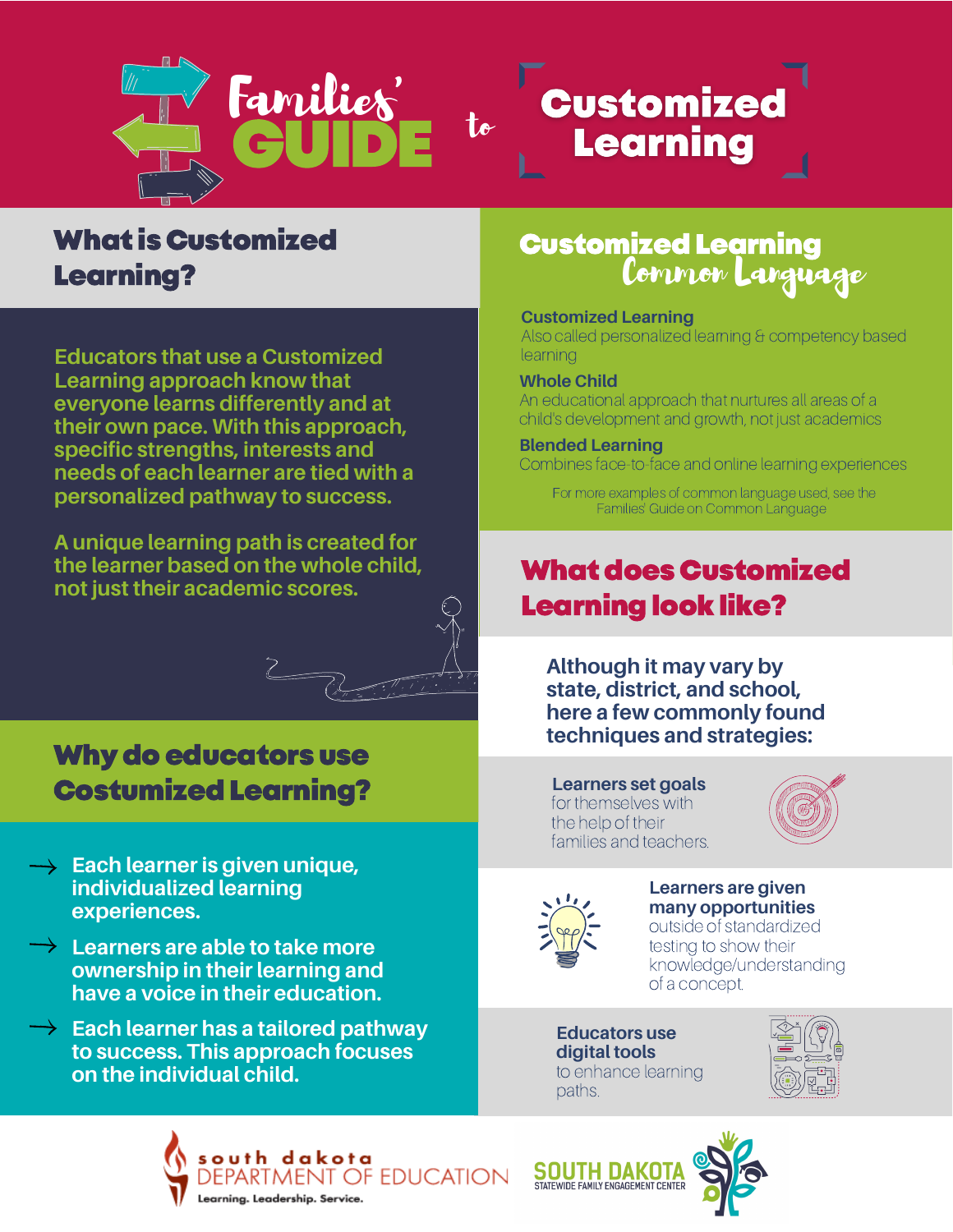

# **Customized Learning: Learner Lens**

What should learners in a customized learning and competency based setting be experiencing?

**Below are some examples of what each student shouldexperience in this type of setting.**

| $\rightarrow$ | I am given opportunities to learn skills that<br>allow me to practice and take responsibility<br>of my own independent learning.                                                             | $\rightarrow$ | I can take ownership in my own education<br>by learning in ways that are most effective<br>for me with guidance and support.                                                                                           |
|---------------|----------------------------------------------------------------------------------------------------------------------------------------------------------------------------------------------|---------------|------------------------------------------------------------------------------------------------------------------------------------------------------------------------------------------------------------------------|
|               | Rather than measuring my progress by<br>time in the classroom, level of participation,<br>or effort, my individual learning is measured<br>through progress on specific learning<br>targets. |               | I can dive deeper into interesting topics<br>and advance to the next level as soon as I<br>can show evidence that my skills are<br>proficient in that area.                                                            |
|               | I can easily access my learning targets and<br>I understand what it means to be proficient<br>in each of those targets.                                                                      |               | I have the opportunity to learn with<br>flexibility at any time. I can take more time<br>when I need it to go deeper, pursue<br>different ways of learning that are relevant<br>to me, and to master different skills. |
|               | My grades and scores help me to know<br>what I need to do to reach my learning<br>goals and to improve my learning process<br>with help from my teachers and support<br>system.              |               | I feel safe and have a deep sense of<br>belonging at my school. I feel that my<br>culture, my community's culture, and my<br>voice are valued. I see that everyone at the<br>school is committed to helping me learn.  |
|               | I know where I am on my learning path and<br>my social-emotional development by<br>receiving instruction, guidance, and timely<br>feedback from my teachers.                                 |               | I have full support from my teachers in<br>developing knowledge and skills to apply<br>what I've learned in real world situations,<br>and to be a lifelong learner.                                                    |
|               |                                                                                                                                                                                              |               | $\mathbf{M}$ .                                                                                                                                                                                                         |





**SOUTH DAKO**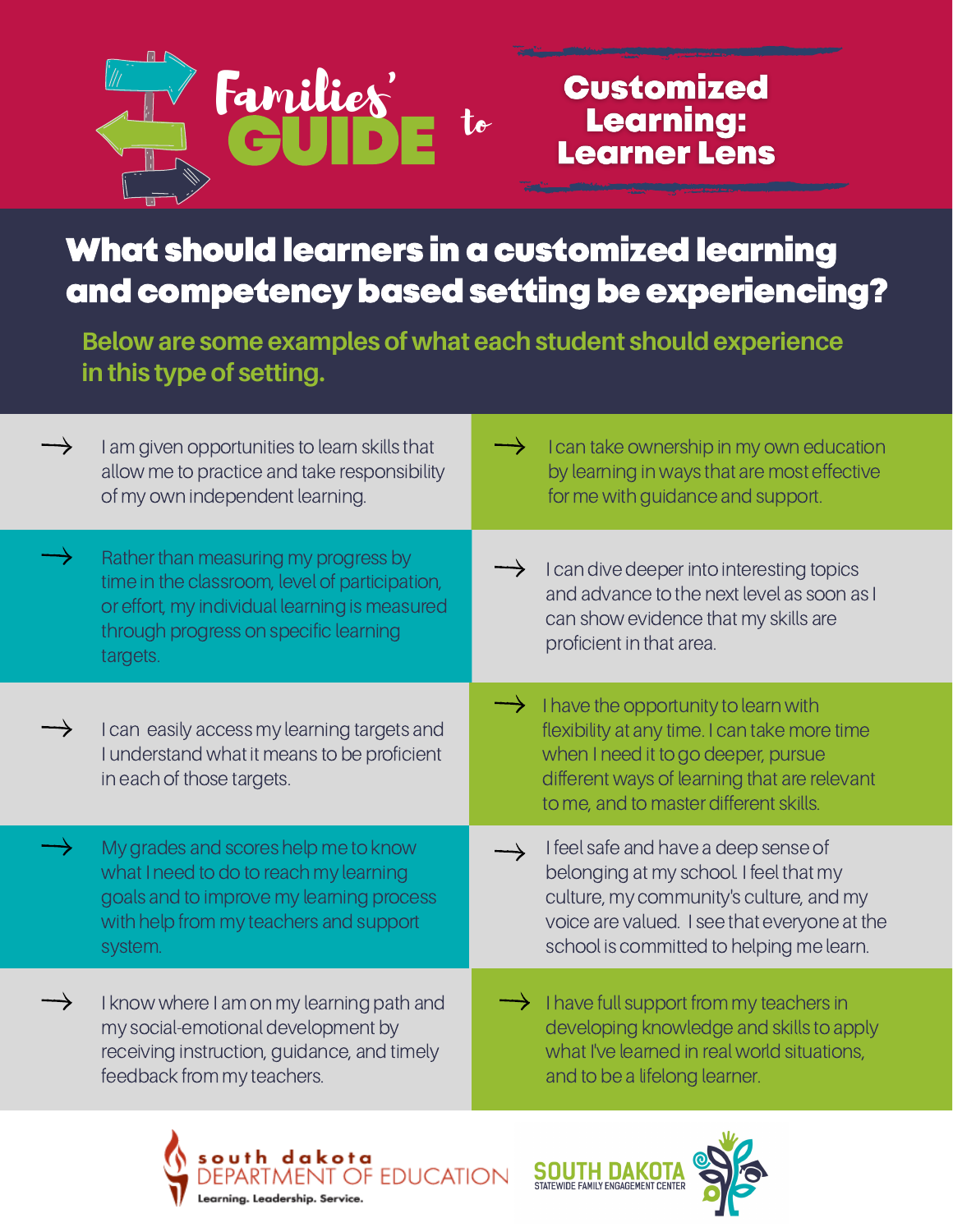

# **Common Language** used in **Customized Learning**

# **Commonly Used Words & Phrases**

# **Blended Learning**

Combines face-to-face and online learning experiences

# **Climate of a school**

The school's effects on students, including teaching practices, cultural sensitivity, and the relationships between school staff, teachers, parents, and students

### **Competency**

The ability to do something successfully or efficiently

#### **Competency Based Education**

Also known as Competency Based Instruction, allows learners to move forward as they master skills at their own pace

#### **Competency Based Learning**

The type of instruction, assessment, and grading that is based on students demonstrating that they have learned the knowledge and skills they are expected to learn as they progress through their education

#### **Competency Based Grading**

A system of grading based on the knowledge and skills learners must demonstrate in each grade level and subject area

# **Culture of a school**

The set of beliefs, values, and common practices teachers and staff share and uphold in a school

#### **Curriculum**

A collection of lessons, assessments, and other academic content for a certain subject area

#### **Customized Learning**

Also called personalized learning. An educational approach, when specific strengths, interests and needs of each learner are tied with a personalized pathway to success

# **Growth Mindset**

The idea that, with effort, it's possible to increase a learner's intelligence levels, talents, and abilities

**Customized Learning includes many different terms and concepts. Check out this list of words and phrases you may hear!**

### **Knowledge Rich Instruction**

Lessons and other academic content designed to build on what learners already know as they progress

### **Learning Management System (LMS)**

Software for educators that tracks the learning and progress of students

# **Learning Tracks**

Specific classes, programs, and learning experiences that are tailored for individual learners based on their strengths, interests, and needs

### **Mastery Tracking**

A way of keeping track of learned (mastered) skills and knowledge gained by learners

#### **Online Learning**

Also known as e-learning and distance learning, education that takes place online

# **Problem Based Learning**

Learners develop problem solving skills like asking critical questions, brainstorming, and using resources to find solutions and answers

#### **Problem Based Teaching**

An educational approach that teaches problem solving skills and strategies for learners to apply in real world situations

#### **Student Agency**

Gives students voice and often, choice, in how and what they learn

# **Universal Design for Learning (UDL)**

Guidelines educators can apply to help learners access and participate in challenging and meaningful learning experiences

### **Whole Child**

An educational approach that nurtures all areas of a child's development and growth, not just academics